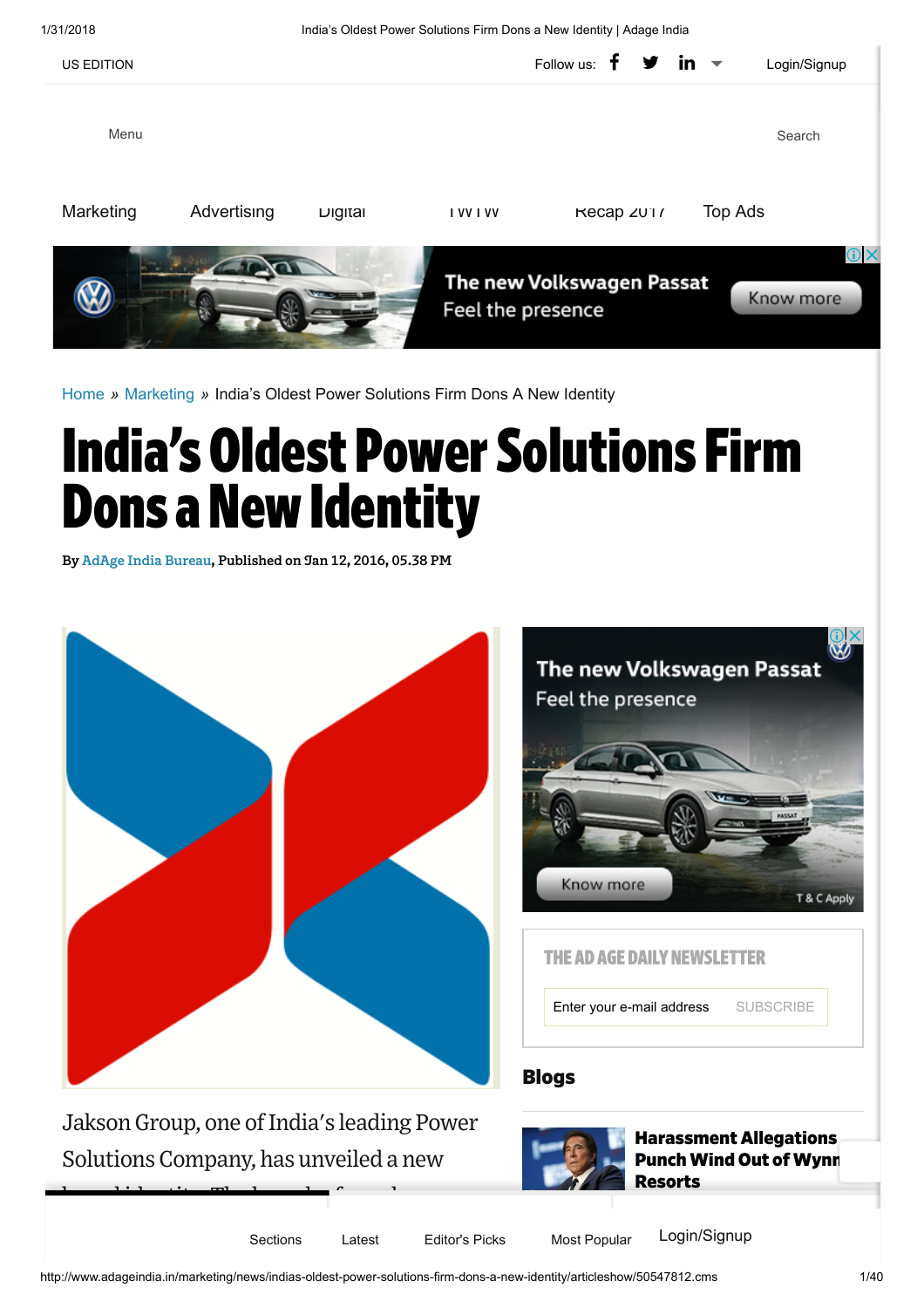leading the industry in delivering best products and solutions and also celebrates the culture ofinnovation build over the history of seven decades.

The logo carries contemporary color and visual elements and is reminiscent of a multiplication symbol, delivering the promise of'more' power and confidence to the customer.



*The NewLogo*

# **Related Stories**

WittyFeed Dons New Logo, Undergoes Rebranding

Published on 2017-06-29.

#### **Netcore Undergoes Rebranding, Reveals** NewLogoandTagline

Published on 2017-01-21.

On the launch of Company Logo, Sameer Gupta,Chairman and MD, JaksonGroup said, Being one of the most trusted Power company in the country, we are honoured

d excited to introduce our new lege as p



Sections Latest Editor's Picks Most Popular Login/Signup

How to be a [Successful](http://www.adageindia.in/blogs-columnists/viewpoint/how-to-be-a-successful-new-business-agency-part-4/articleshow/62592972.cms) New Business Agency (Part 4)

**India's Disrupted Digital** 

**Advertising** 



How to be a [Successful](http://www.adageindia.in/blogs-columnists/viewpoint/how-to-be-a-successful-new-business-agency-part-3/articleshow/62558174.cms) New Business Agency (Part 3)

### Trending on site



[Veteran](http://www.adageindia.in/veteran-adman-ranjan-kapur-passes-away/articleshow/62673236.cms) Adman Ranjan Kapur Passes Away



Ad: Rathira Ayurveda '10 days' Hair oil - New hair growth is possible!



See the Spot: Horlicks India Launches New Campaign ['FearlessKota'](http://www.adageindia.in/see-the-spot-horlicks-india-launches-new-campaign-fearless-kota/articleshow/62619706.cms)



Swiggy Takes [Television](http://www.adageindia.in/swiggy-takes-television-route-to-expand-reach/articleshow/62612583.cms) Route to Expand Reach



Ad: Rathira Ayurveda

['10 days' Hair oil - New hair](http://ade.clmbtech.com/evnt/click.htm?r=MmFkY2FiMDUtNGVkMy00OTFjLWE4YTMtNmU3MGJkNDM0ZjQxLTEwbnRkOjI2MTI5MzphbGwsOW5qOjE2NTA4MDgwOjE6MjAzOTQ5MjoxNjYwOjo6OC43NTowOjE6MTo0NDk3NjowOjo6MjoxMjIuMTYwLjEzMi4xNzg6TW96aWxsYS81LjAgKFdpbmRvd3MgTlQgMTAuMDsgV2luNjQ7IHg2NCkgQXBwbGVXZWJLaXQvNTM3LjM2IChLSFRNTCwgbGlrZSBHZWNrbykgQ2hyb21lLzYzLjAuMzIzOS4xMzIgU2FmYXJpLzUzNy4zNjo6MC4wOjA6MDo4ODQtMSw1NzQtMToxNjoxOjA6MDo0Ojo6MTUxNzM4NjEwNzA4ODpmYWxzZQ&fpc=fbd2824c-f77e-4243-a523-42d5082a2d74-10nqk&i=B734d988P520&s=http%253A%252F%252Fwww.adageindia.in%252Fmarketing%252Fnews%252Findias-oldest-power-solutions-firm-dons-a-new-identity%252Farticleshow%252F50547812.cms&u=https%3A%2F%2Fwww.10dayshairoil.com%2Fproduct%2Foil%2F%3Futm_source%3DColombia11%26utm_medium%3DCampaign11%26utm_campaign%3DCampaign11) growth is possible!

View More

http://www.adageindia.in/marketing/news/indias-oldest-power-solutions-firm-dons-a-new-identity/articleshow/50547812.cms 2/40